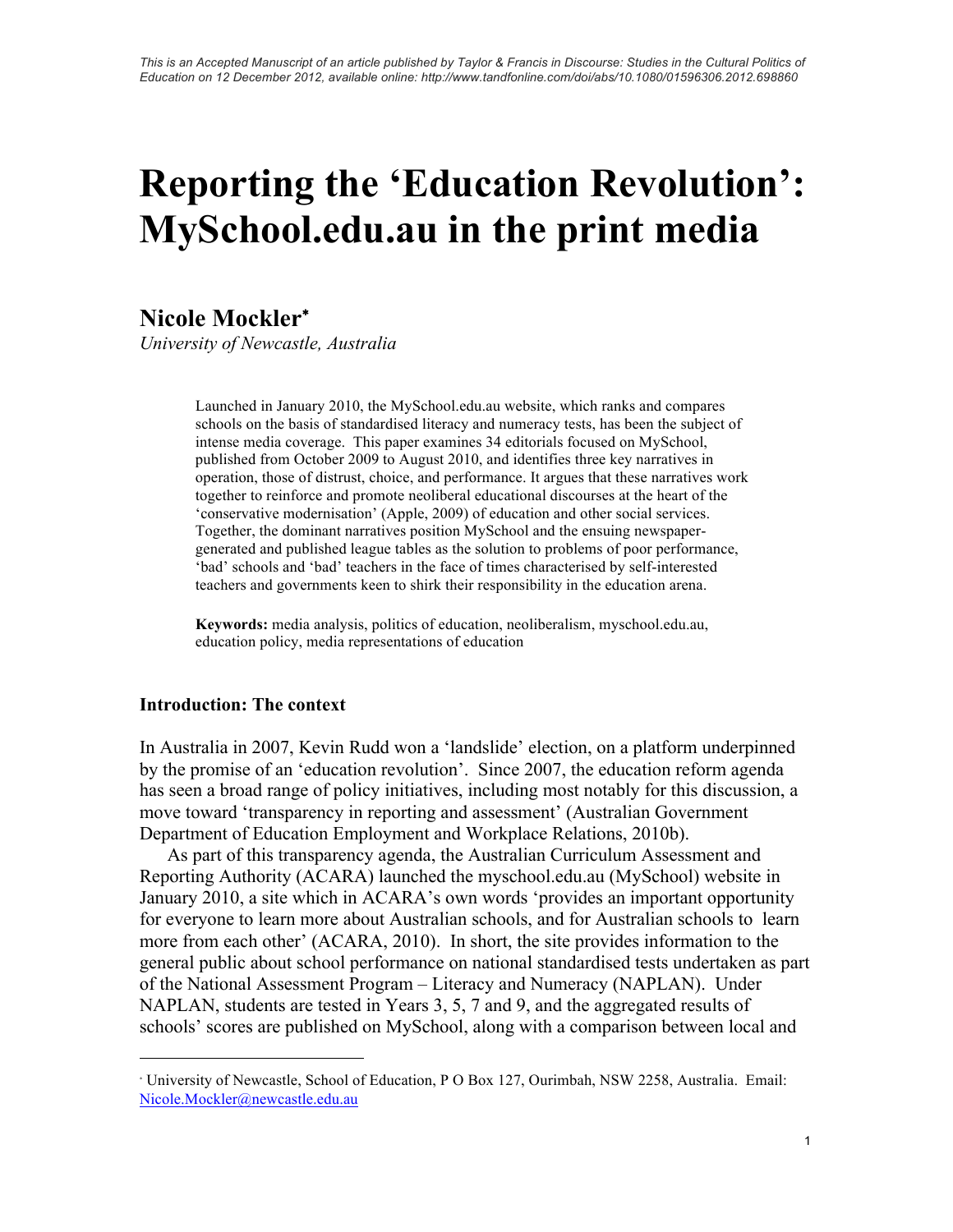'statistically similar' schools, based on the Index of Community Socio-Educational Advantage (ICSEA). Immediately after the MySchool website 'went live', most newspapers across Australia industriously constructed and published league tables of schools in varying configurations.

In the tradition of work focused on representations of education in the media and the links between the mass media and education policy formation (Blackmore & Thomson, 2004; Cohen, 2010; Stack, 2006), this paper examines a series of representations of MySchool in the Australian print media. After a brief introduction to the articles examined and the process of analysis, this article identifies and discusses three key narratives at work. I argue that these narratives work together to reinforce and promote neoliberal educational discourses at the heart of the 'conservative modernisation' (Apple, 2009) of education and other social services. Together, the dominant narratives position MySchool and the ensuing newspaper-generated and published league tables as the solution to problems of poor performance, 'bad' schools, and 'bad' teachers.

### **A note about Australian newspapers**

Only one of the 12 daily capital city and national newspapers in Australia is owned by other than Rupert Murdoch's News Limited Corporation (which owns seven of the twelve dailies), or Fairfax Media (which owns the remaining four). Consistent with the orientation of the Murdoch media globally, News Limited publications tend to be more conservative in their orientation than those of Fairfax (although, as we shall see, there appear to be some significant variations amongst the Fairfax publications), and the one 'independent' publication, *The West Australian*, is generally regarded to be highly conservative in its orientation, having been consistently supportive of the Liberal/National coalition since its inception.

Four of the publications in the sample are broadsheet newspapers (*The Australian*, *The Sydney Morning Herald*, *The Age*, *The Canberra Times*), while the remaining eight are published in tabloid format, *The Australian Financial Review* being unique amongst these as it is widely regarded as a 'tabloid-sized broadsheet' newspaper. Table 1 below highlights the ownership and orientation of each of the publications in the sample, as well as the reported circulation levels in 2010.

| <b>Publication</b>              | <b>Broadsheet/</b><br><b>Tabloid</b> | <b>Fairfax Media/</b><br><b>News Limited/</b><br>Independent | 2010<br><b>Circulation</b> |
|---------------------------------|--------------------------------------|--------------------------------------------------------------|----------------------------|
| The Advertiser                  | T                                    | NL                                                           | 180960                     |
| The Age                         | B                                    | <b>FM</b>                                                    | $195900+$                  |
| The Australian                  | B                                    | NI.                                                          | 129166                     |
| The Australian Financial Review | B                                    | <b>FM</b>                                                    | 74733                      |
| The Canberra Times              | B                                    | <b>FM</b>                                                    | 32364                      |
| The Courier Mail                | T                                    | NI.                                                          | 201687                     |
| The Daily Telegraph             | T                                    | NL                                                           | 354252                     |
| The Herald Sun                  | T                                    | NL                                                           | $495000+$                  |
| Northern Territory News         | T                                    | NL                                                           | 19066                      |
| The Sydney Morning Herald       | B                                    | <b>FM</b>                                                    | 209644                     |
| The West Australian             | T                                    |                                                              | 184545                     |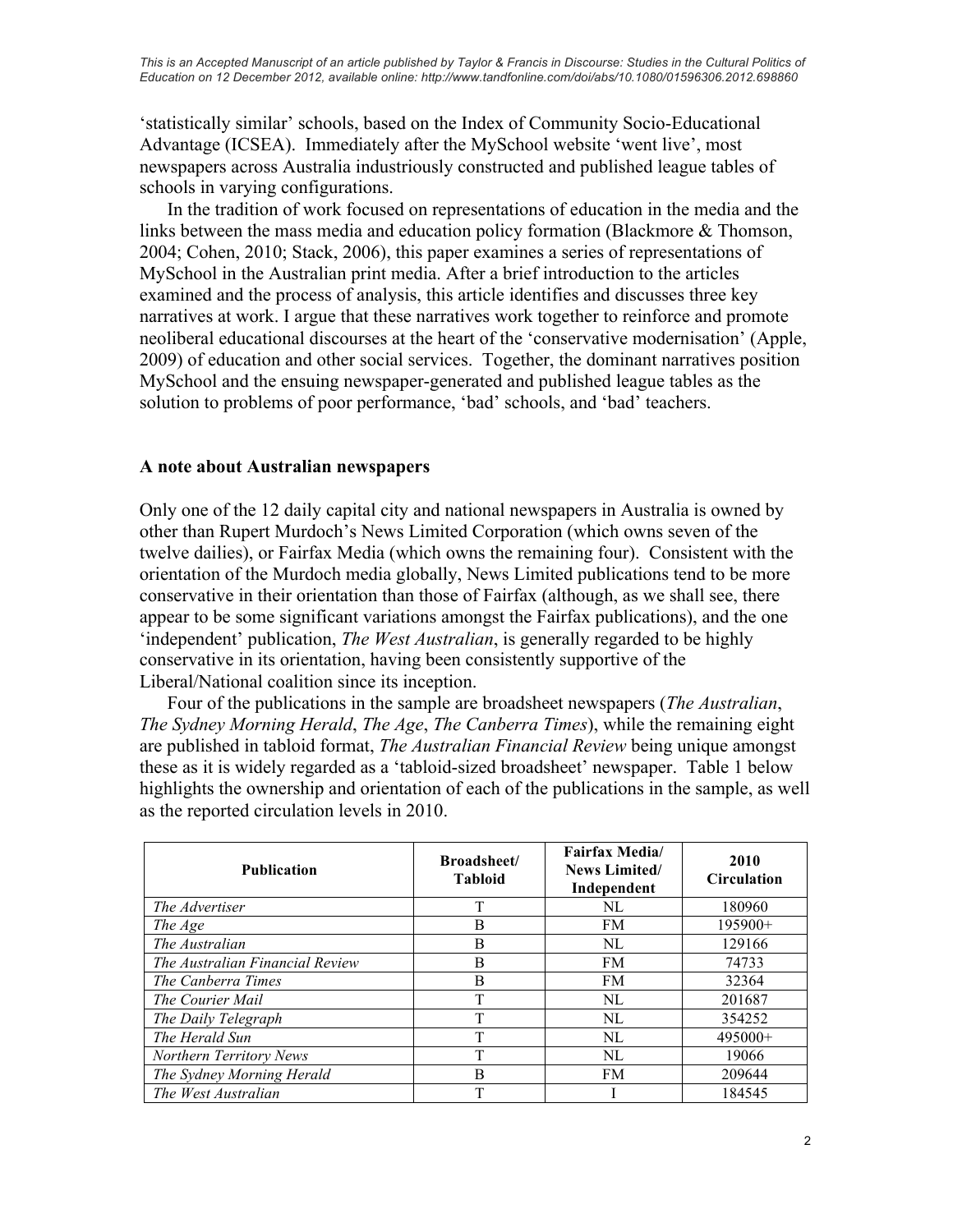*This is an Accepted Manuscript of an article published by Taylor & Francis in Discourse: Studies in the Cultural Politics of Education on 12 December 2012, available online: http://www.tandfonline.com/doi/abs/10.1080/01596306.2012.698860*

Note: Circulation figures gathered via http://www.thenewspaperworks.com.au. Accessed 20 May 2011.

*Table 1: Ownership, orientation and circulation of newspapers*

The Melbourne and Sydney News Limited tabloids, namely *The Herald Sun* and *The Daily Telegraph*, have the highest circulation nationally, together accounting for almost 40% of total circulation. News Limited publications account for 66% of circulation, with Fairfax Media accounting for 25% and the one independent publication accounting for 9%. Tabloid publications account for 69% of circulation, with the remaining 31% being represented by broadsheets.

#### **The articles**

Beyond the production of league tables, the publication of MySchool provoked a frenzy across all domains of the Australian media. Between October 2009, when the impending launch was announced, and August 2010, when the data for this project were collected, a total of 484 articles was published in capital city or national daily newspapers that had MySchool as a primary focus. The data were collected via a search of 'myschool' or 'my school' on the Factiva database, using the Australian capital city and national daily newspapers as the selected sources.

This initial search highlighted over a thousand articles, of which 484 were selected as having MySchool as a primary focus. Further investigation highlighted that 34 of these articles were editorial pieces, almost half of which were published in the week preceding and the week after the website's launch. Given the particular insight a collection of editorials might give into the orientation of publications toward a particular issue, the significant role of the editorial in cultural reproduction (Featherstone, 2002) and also the unusual situation of having access to a significant number of editorials on the same topic written over a short space of time, representing a substantial investment on the part of the publications in question, I decided to focus this analysis on these editorial articles. Table 2 below shows the origin of the 34 articles subjected to close analysis.

| <b>Publication</b>              | <b>Editorials</b> |
|---------------------------------|-------------------|
| The Advertiser                  |                   |
| The Age                         | 2                 |
| The Australian                  |                   |
| The Australian Financial Review |                   |
| The Canberra Times              | 8                 |
| The Courier Mail                | $\mathcal{L}$     |
| The Daily Telegraph             | $\overline{2}$    |
| The Herald Sun                  | $\overline{2}$    |
| Northern Territory News         |                   |
| The Sydney Morning Herald       | 3                 |
| The West Australian             | 3                 |
|                                 | 34                |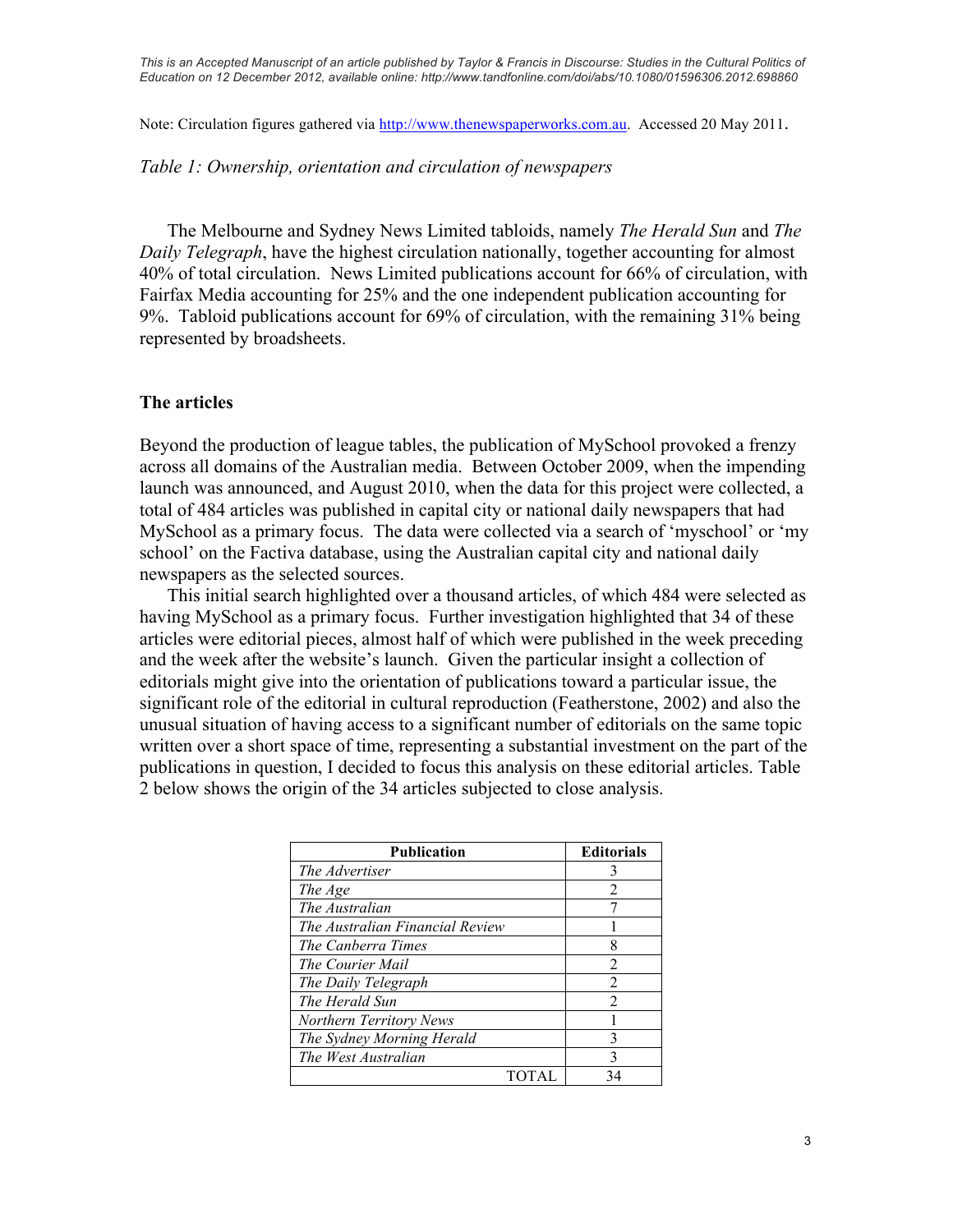### *Table 2: Number of editorials by publication*

With the exception of a proportionally large number of editorials published in *The Canberra Times* (arguably one of Australia's most 'left wing' newspapers) and *The Australian* (generally regarded as one of Australia's most conservative), the spread of editorials across newspapers is relatively even, with two or three editorials having been published in most publications.

The editorials were not spread evenly over the course of the eight months: Figure 1 below highlights the distribution of the editorials by month. The November 2009 editorials coincided loosely with the initial discussion and previews of the website, and more specifically with a speech given by the then Minister for Education, Julia Gillard, at the Australian National Schools Network Forum, in which she discussed at length 'our transparency agenda' and the role of the myschool.edu.au website in bringing this to fruition (Gillard, 2009). Both of the December editorials, published on the same day, drew on a press release made by the Australian Education Union (AEU) the previous day (Australian Education Union, 2009a) in which they announced their *Charter of School Accountability, Improvement, Assessment and Reporting* (Australian Education Union, 2009b), and called upon the Government to work against the construction of league tables.



*Figure 1: Distribution of editorials by month*

More than half of the editorials in the sample were published over the course of January 2010, 12 of these on or in the four days following the website's launch on January 28, drawing on a series of press releases made by the Minister's office on January 21, 27, 28, 29, and 31, as well as press releases made by the AEU on January 28, 29, and 31.

Finally, 10 of the editorials were published in April and May 2010, over the course of the AEU's proposed moratorium on the 2010 NAPLAN tests, which was first mooted by the Union on April 9 (Australian Education Union, 2010b) and resolved on May 6, less than a week prior to the scheduled tests (Australian Education Union, 2010a). One final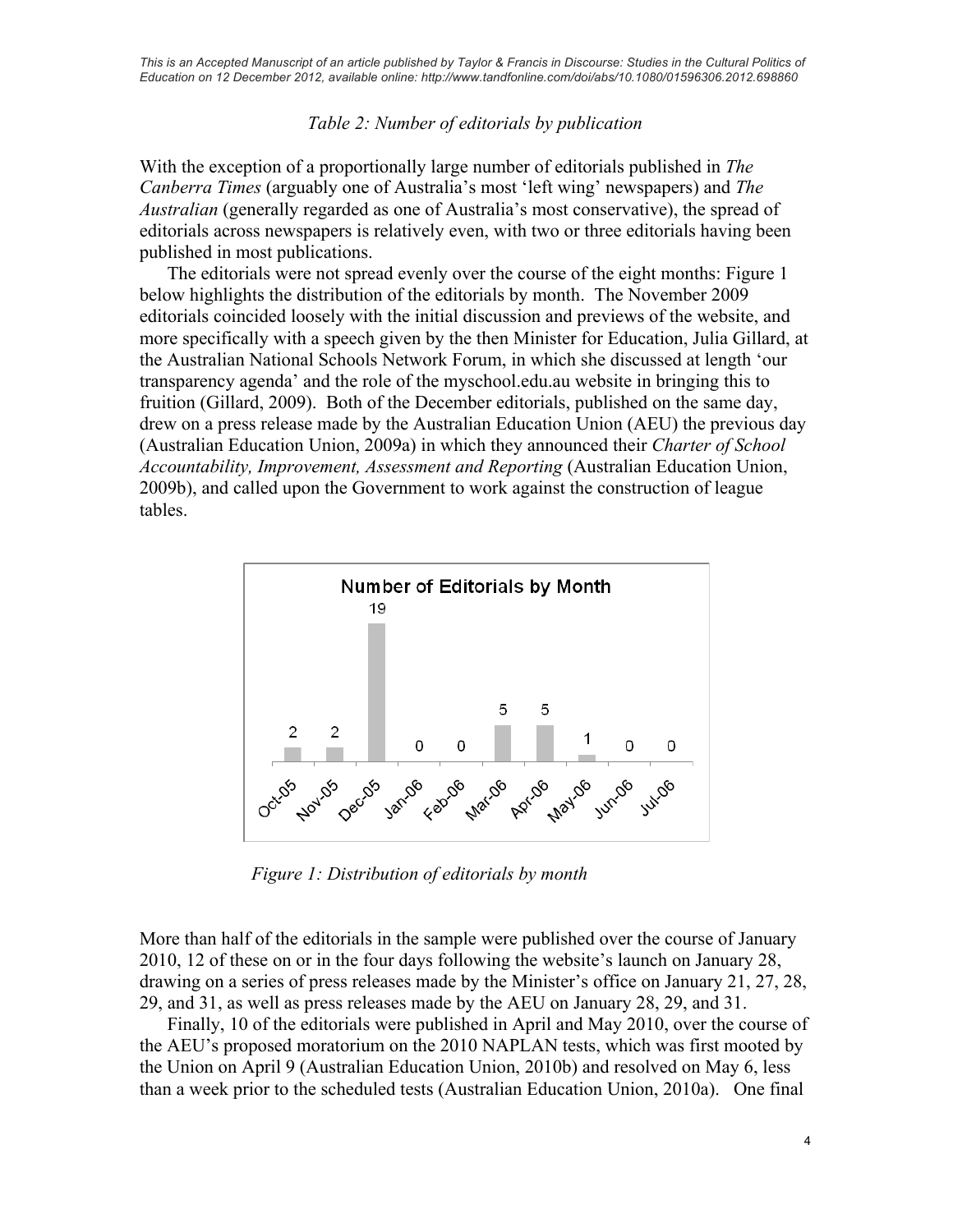editorial appeared in the *Adelaide Advertiser* in June 2010, responding primarily to an address made in Adelaide by an academic from the University of Sydney on the Federal education agenda. For more than temporal reasons, this editorial is something of an outlier, and will be discussed in more detail below.

## **Analysis of media texts**

David Boje's (2001) framework for deconstruction analysis has been utilised in this analysis, with particular emphasis placed on the identification and discussion of the various narratives and metanarratives or 'regimes of truth' (Brown, 1991, pp. 192-193) at work in the public discourse. Boje's framework provides a useful 'way in' to rigorous deconstruction analysis which on the one hand is steeped within Derrida's (1999) theoretical framework while on the other is sufficiently practical for the analysis of specific texts and groups of texts.

In particular, I have examined the 'frames' in use in each of the editorials examined. Developed by Goffman (1974) in the 1970s, first adapted by Iyengar to media analysis (1990, 1991), and further developed as a tool of analysis of media texts by Robert Entman over the past 20 years (1993, 2003, 2007, 2010), 'framing theory' provides a mechanism for analysing the particular 'frames' through which news is reported while transcending simplistic notions of 'bias'. Of framing, Entman writes:

Framing essentially involves *selection* and *salience.* To frame is to *select some aspects of a perceived reality and make them more salient in a communicating text, in such a way as to promote a particular problem definition, causal interpretation, moral evaluation, and/or treatment recommendation* for the item described. (Entman, 1993, p. 51, emphasis in original)

In the course of analysis, I posed questions of the texts in the sample consistent with Boje's approach and emerging from Entman's discussion of framing. TAMS Analyzer was used to code the data over a number of iterations and the narratives identified below slowly emerged from this process, as I questioned the way the editorials were framed and the underpinning assumptions upon which their conclusions were predicated. Subsequent to this analysis, I searched for salient quotations across the texts in the sample that would allow me to elaborate each of the narratives in the discussion that follows. Of necessity, all of the texts in the sample are not represented in the extracts embedded in this discussion: of the 29 substantial extracts utilised, 21 of the 34 texts are represented, and a further 6 are used in the course of discussion.

## **Reading the editorials**

Three narratives emerged strongly from the editorials. While these narratives are unquestionably linked and in some cases overlapping, they each represent a slightly different orientation to current debates around education policy in Australia. They are:

- The narrative of distrust;
- The narrative of choice; and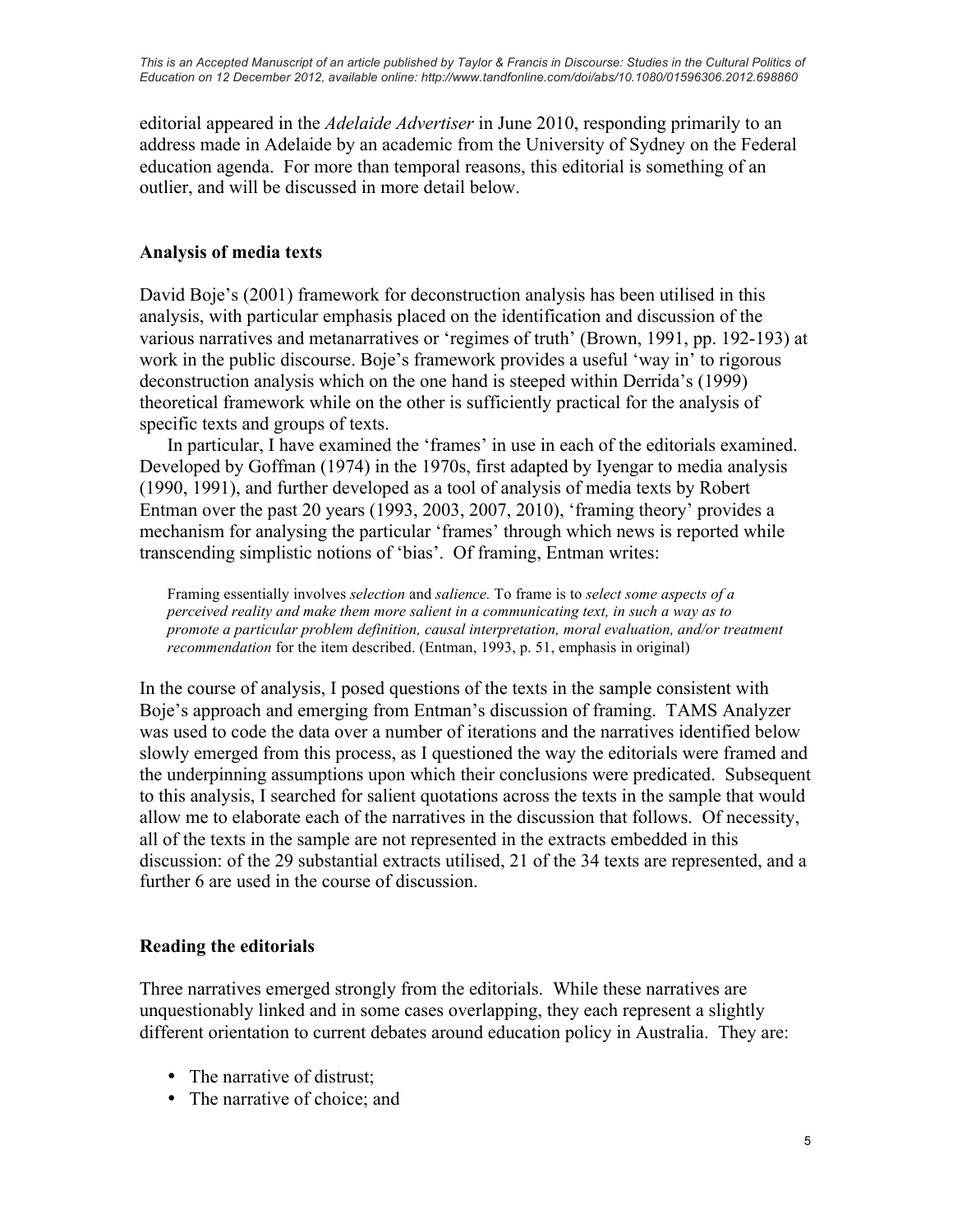• The narrative of performance.

All but one of the editorials in the sample drew primarily on at least one of these three identified narratives. In 18 of the 34 editorials, one narrative was dominant; in 13, two of the narratives were equally prevalent; and in two articles, all three were equally represented. In one of the 34 editorials, none of the three narratives was present: this editorial, which appeared in *The Advertiser* in June 2010 ('School', 2010), responded in its entirety to an address given by an education academic at a local Adelaide research institute the week before in which she argued convincingly in the eyes of *The Advertiser* of the evils of the commodification and marketisation of school education represented in MySchool.edu.au. Each of the three dominant narratives is absent from the piece, which argues against free market forces and standardisation in education.

## **The narrative of distrust**

The erosion of trust in social institutions under neoliberal regimes and its replacement with 'trust in mechanisms of explicit, transparent, systematic public accountability' (Ranson, 2003, p. 468) is well documented (e.g. Power, 1997). The narrative of distrust emerges very strongly across 19 of the 34 editorials. Distrust is expressed toward teachers and their unions, governments, and those who oppose the construction of league tables from MySchool data. Teachers, principals and bureaucrats who argue against the conversion of NAPLAN/MySchool data into league tables, on the grounds that it would potentially cement and reproduce social and cultural disadvantage, are positioned as selfinterested and unwilling to commit to improvement:

Bureaucrats and principals of poor performing schools will not be able to use the social or economic poverty of their school community as an excuse for failure. They will be forced to look at how they resource and teach their students and justify their efforts.

Socio-economic disadvantage is often used as an excuse for low academic expectation – from teachers, communities and students themselves. ('Students', 2009)

Furthermore, the argument against league tables itself is derided as nonsensical, while as a counterpoint a less than useful dichotomy is offered that suggests that *either* social disadvantage *or* good teaching makes a difference to student performance, effectively ignoring the very complex and real interplay between these two variables:

The idea social circumstances inevitably shape school performance is plain wrong. While an encouraging home matters most, the difference in outcomes between similar schools proves teachers can make a difference. ('Top', 2010)

Teachers are right to be concerned. Often the difference between a successful student and one who struggles to meet benchmarks comes down to the quality of teaching. It is not in educators' interests for 'bad' schools to be shamed and subjected to unfair scrutiny. ('Informative', 2010)

Teachers and schools are generally positioned within the editorials as not to be trusted as a consequence of the self-interest in which they are said to act. MySchool is regarded as a tool that might force teachers and schools to 'lift their game' ('Informative', 2010;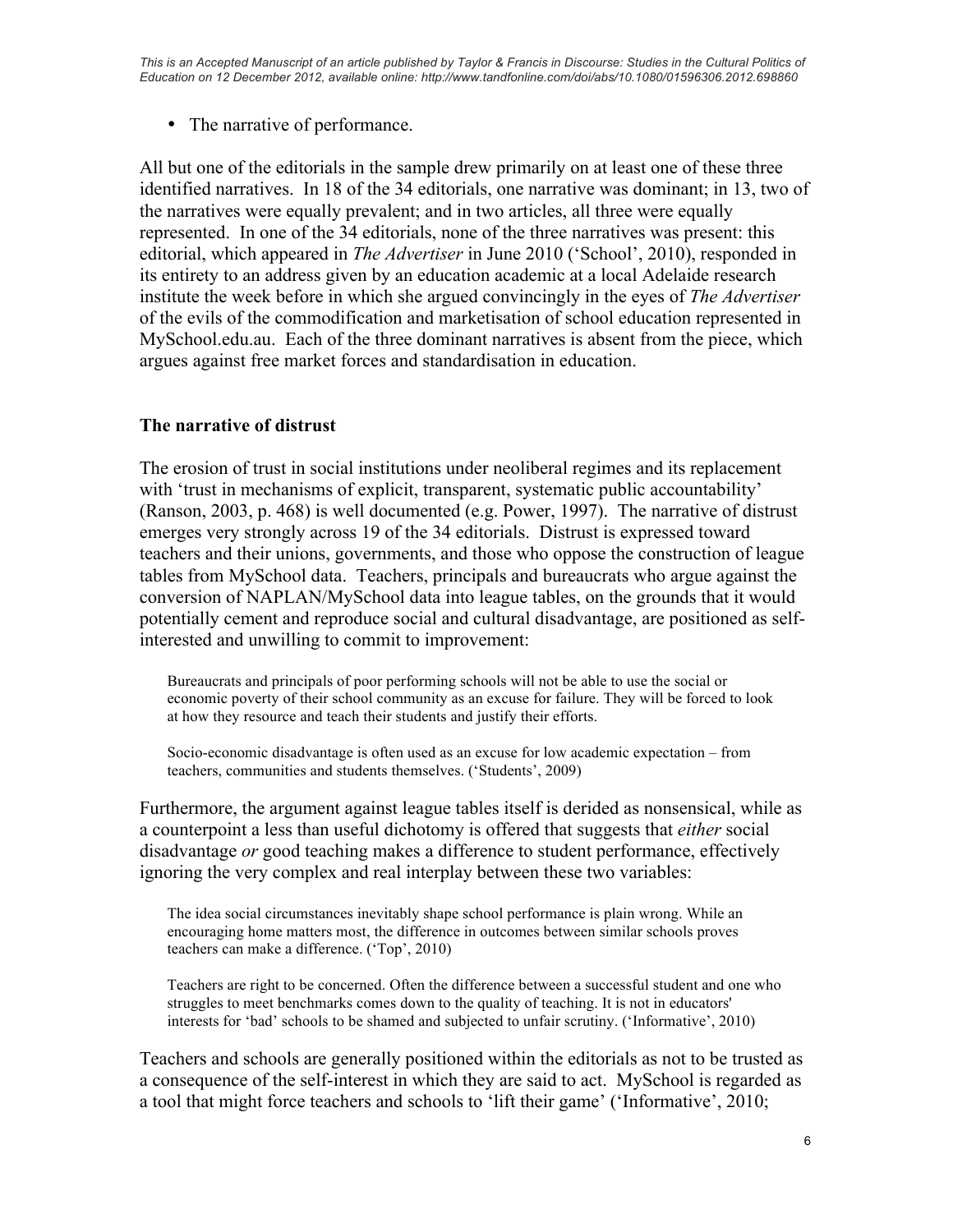'Students', 2009), evidenced in the way that 'bolshie teachers worried that their own inadequacies will be exposed remain deeply opposed to the testing<sup>1</sup> ('Could', 2010). When teachers are not seen as driven by self-interest they are often dismissed as driven by ideology ('Accountability' 2010; 'Top', 2010) and their protestations regarded as nonsensical. Even when teachers' misgivings about MySchool and the construction of league tables are accorded a measure of sensibility, often this is short-lived:

Public school teachers and their union cannot be faulted for the strength of their aversion to data gleaned from national literacy and numeracy being published for public consumption but there is a fine line between determination and obduracy. The decision of the Australian Education Union's national executive to black ban supervision of national literacy and numeracy tests for Years 3, 5, 7 and 9 scheduled for May 11-13 is pig-headed and will do nothing …. ('Union', 2010)

There may be some basis for their concern but the boycott appears to be more about protecting the interests of teachers rather than those of the most important part of this debate – children. ('Teachers', 2010)

The editorials often draw upon the managerialist agendas of transparency and accountability as justification for the publication of results on MySchool and in league tables, and in the process, position teachers and teacher unions as obfuscators and subverters of these incontrovertible truths. For, like *quality* in education, it is difficult to argue against accountability and transparency. Teachers are said to 'abhor the idea of accountability' ('Accountability', 2010), unable to understand that

… the test results should be part of wider transparency and accountability about schools and their principals and teachers. The teaching profession should accept that it cannot shield misfits and time-servers. ('Testing time for teachers', 2010)

The narrative of distrust, however, is not solely confined to teachers, unions and 'academic ideologues' ('Accountability', 2010) opposed to the publication of league tables and/or the MySchool website itself. The editorials weave the narrative of distrust around the need for governments to be held to account also, and posit that without the publication of this information in the public arena, governments will (presumably, continue to) shirk their responsibilities with regard to education, a view that is both widely spread in these editorials and remains uncontested:

Leaving things up to the experts – keeping performance data secret within the bureaucracy as the critics of publication want – does not result in action. ('Why', 2010)

The Government will be watched closely to see whether it delivers on this promise and the money is spent. Over time it will be possible to use the website to track whether progress is being made in improving results in problem areas and this will ensure the Government can be held to account. ('Website', 2010)

Sadly only if the process is public can one reasonably expect governments to provide anything like the funding and support needed by underperforming schools. ('A Test of Schools', 2010)

The editorials use the narrative of distrust to position the media as the protectors and crusaders for the Public Good, against the lazy and self-interested likes of teachers, unions and governments. The notion that the league tables which ensue from MySchool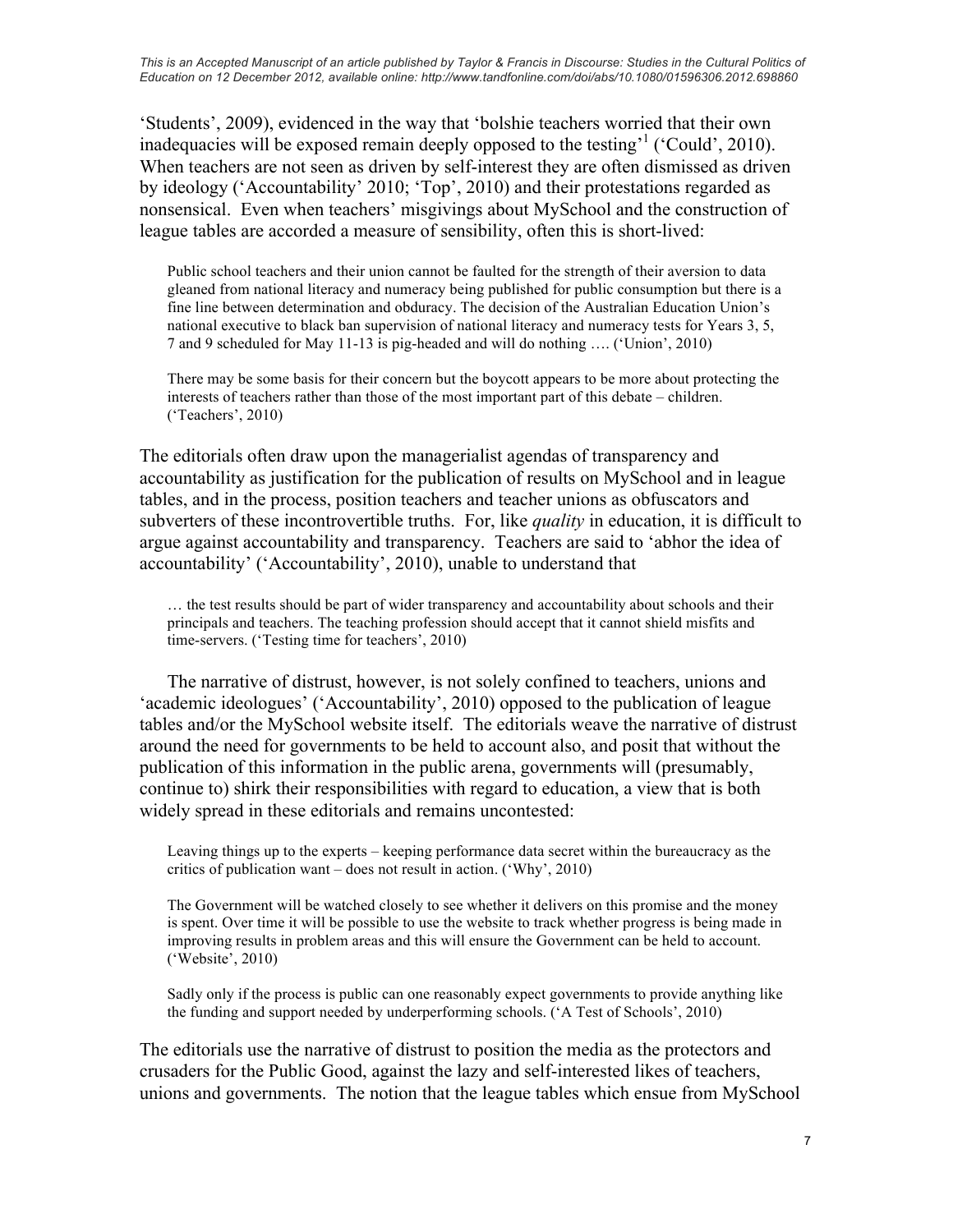represent 'full disclosure' ('Parents', 2010) in the face of a teaching profession that has recently developed and employed 'a language of obscure education jargon, an effect of which is to exclude the public' ('Shine', 2010), and governments that need to be shamed into improving conditions in schools ('Informative', 2010), is strongly embedded in these editorials, forming a rationale for the creation of league tables linked to the common good as opposed to the interests of selling newspapers. As the *Canberra Times* noted in the lead-up to the MySchool launch (and, it should be noted, the compilation of their own league table): '… the fact is that news outlets love league tables because people want to hear about them' ('The test', 2010).

The narrative of distrust was identified in only four of the 14 Fairfax editorials in the sample, and was entirely absent from those published in *The Canberra Times*. Conversely, this narrative was dominant in 13 of the 17 News Limited editorials, including all seven of those published in *The Australian*, and both of those published in *The Courier-*Mail, where distrust is spread amongst teachers, the Federal Government and teachers' unions.

## **The narrative of choice**

The notion of choice as tantamount to a basic human right is firmly embedded within neoliberal education policy discourses (Apple, 2006; Ball, 2008). Within these editorials, the narrative of choice claims that MySchool provides crucial and previously 'unknown' information to parents which alone has the capacity to enable them to make an 'informed choice' ('Students', 2009) regarding their children's education. It is worth noting that the narrative of choice posits that all parents want, need and (now, thanks to MySchool) have choice, and that class and race barriers that might otherwise be seen to perhaps limit or mitigate one's capacity to choose are completely absent from the discussion.

Parents 'hungry for information' ('Our Schools', 2010) who currently 'have to strive to glean any meaningful measurable information' ('Informative', 2010), with the advent of MySchool,

will be able to assess the performance of their child's school and compare it with neighbouring schools and those in similar socioeconomic circumstances. They will know directly whether their child's school is as good – or bad – as rumour and reputation would have it. ('Informative', 2010)

This notion that parents previously based their school choices on hearsay, or as one editorial expresses it, 'anecdotes, local gossip and private schools' marketing materials' ('A little', 2010), pervades a significant number of the editorials, advancing the notion that the information provided on the website, as well as the subsequent media-devised league tables, represent a critical source, essential for making 'one of the most important decisions in their lives: where to send their children to school' ('Rank', 2010).

The narrative of choice also advances the idea that parents can be 'empowered' through the sharing of this information ('A test the teachers', 2010; 'School site', 2010), both to make sound choices and also to demand improvement from teachers, schools and governments: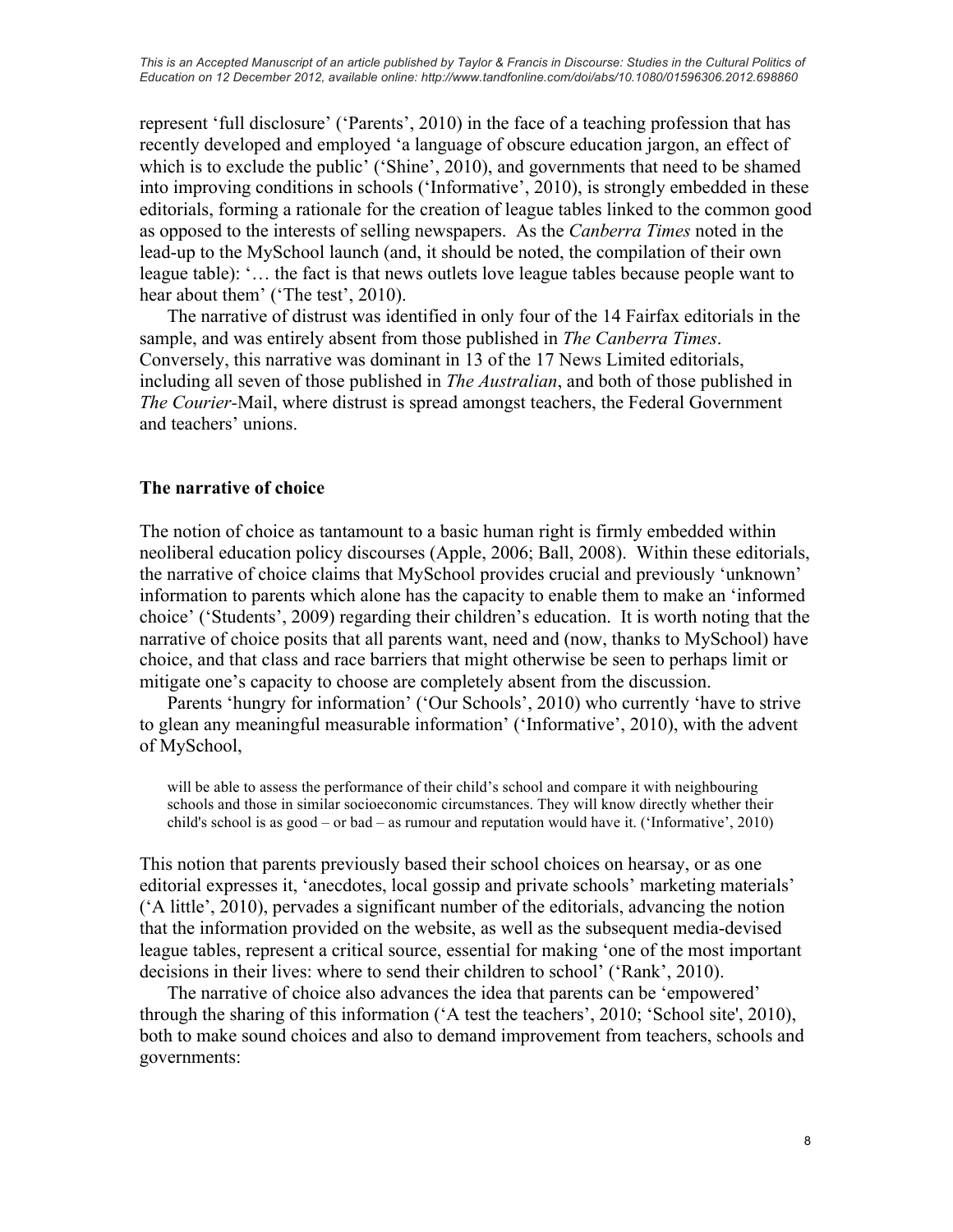For the first time Australian parents can see how their children's school is performing against its peers. For the first time they have the information they need to congratulate teachers who are helping their children to do their best and to put hard questions to those who are not.

For the first time they have something more than word of mouth when it comes to deciding which school will give their children the best possible education. ('A victory', 2010)

In an attempt to appear even-handed in relation to this issue (and perhaps to disguise their thinly-veiled desire to produce league tables because they do, as noted above, sell newspapers), the editorials sometimes suggest that NAPLAN results do not reveal the full picture of a school, although this observation is quickly juxtaposed with an assertion of the critical significance of that which they do reveal:

The second reason for publishing the figures is to give parents better information on which to base their CHOICE of a school. Simple aggregates of results in basic skills tests say a little about what a school is achieving but they do not reflect the full experience that each school offers. They provide a necessary basis though on which comparisons can be made which with other information provided by schools other parents and the community will give parents more confidence. ('Why', 2010)

Educators are right to be concerned about how schools will be compared, and how the information will be used. But that does not undermine the aim of the policy. Already, in some states, such information about schools is published every year. Queensland, for example, is providing crucial data every parent has the right to know. ('Students', 2009)

The narrative of choice presents the inevitable 'transparency' ('Parents', 2010) proffered by the MySchool website as the key to certainty when it comes to making choices about schools. The field of school choice is presented as something of an educational minefield, where the wrong choice will expose children to poor literacy standards and bad teachers. Armed with the 'arsenal of information' ('Teachers', 2010) provided by the combined power of MySchool and league tables, however, parents can be certain that they are no longer 'just guessing' ('Transparency', 2009).

Finally, MySchool holds the capacity to shore up parental (or consumer) choice by providing an objective, measurable alternative to the subjective opinions held by educators and educational researchers:

My School the NAPLAN tests on which it is based and media analysis will revolutionise education by making it possible to base decisions on data not the education establishment's dogma. They establish a marvellous model for other public services from universities to hospitals where consumers have a right to know which service providers are performing. ('Accountability', 2010)

The narrative of choice was identified in 18 of the 34 editorials, including five of the eight published in *The Canberra Times*, and it emerged as significant in only one of the seven published in *The Australian*, and in neither published in *The Age*. This narrative was spread relatively consistently across all other publications in the sample.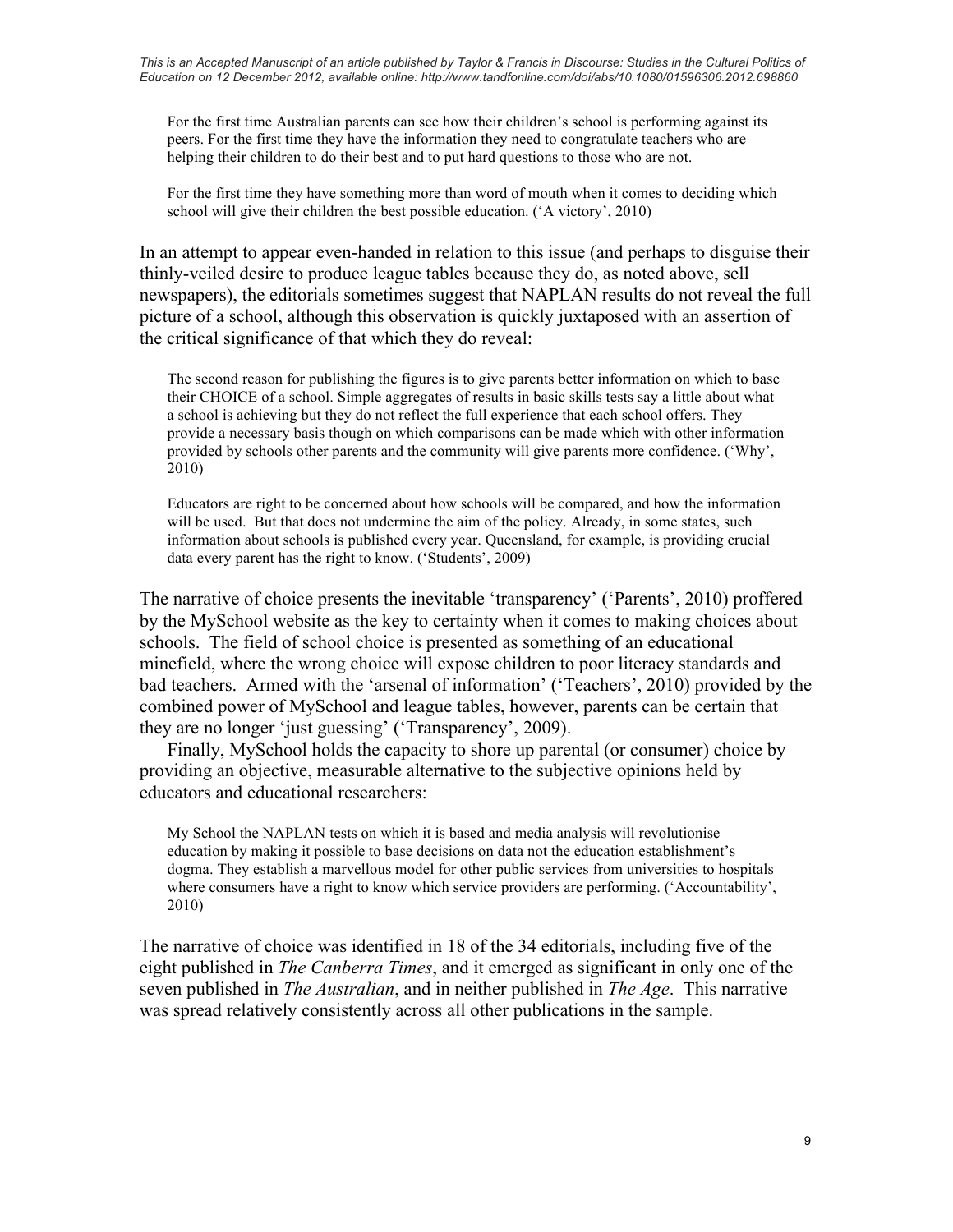## **The narrative of performance**

The narrative of performance posits that 'performance' – of students, teachers and schools – can best be quantified via the NAPLAN data and validly measured via the MySchool/league table process, which effectively compares and ranks schools. Thus, embedded in the narrative of performance is the assumption that competition is desirable, that a market-type force can operate within education whereby pressure to improve test scores pushes student 'performance' up. While good performance is narrowly equated with good NAPLAN results, the emphasis then falls on improving these scores regardless of the means, and the issue of position within the rankings becomes the real measure of success:

A school which steadily improves its position over time can be as much an attraction for parents and prospective students as one which is consistently at or near the top of rankings perhaps because it is a well-resourced private school with students from a high socio-economic background. ('Schools', 2010)

MySchool was touted in some editorials as the 'real' education revolution, as opposed to the Rudd/Gillard government's \$16.2 billion investment in improving the physical resources of schools or their \$2.4 billion 'digital education revolution', designed to 'contribute sustainable and meaningful change to teaching and learning in Australian schools that will prepare students for further education, training and to live and work in a digital world' (Australian Government Department of Education Employment and Workplace Relations, 2010a):

The real revolution is Education Minister Julia Gillard's My School website which provides literacy and numeracy scores for every school in the country. Even better their performance is compared against similar schools. ('League', 2010)

At the height of the MySchool/league tables controversy in May 2010, when the Australian Education Union (AEU) was threatening a moratorium on the administration of NAPLAN tests, the editorial of *The Australian* made the following statement about the narrowing of the school curriculum that could perhaps be precipitated by the NAPLAN/MySchool/league tables interplay:

The bigger challenge to public confidence in the test is whether teachers react to NAPLAN by socalled 'teaching to the test'. Critics say this narrows learning and is counter-productive to the NAPLAN goals. This is a spurious argument. If the test is good it is fine for teachers to direct their efforts at covering the material tested. ('Testing time for schools', 2010)

Recalling Gardner and Dyson's argument that 'the greatest enemy of understanding is coverage' (1994, p. 18), as a statement about classroom practice this is, to say the least, uninformed and misguided. However, *The Australian* continues to qualify the statement, noting that while teachers might direct their teaching toward 'covering the material tested', there are limits to how far is reasonable and justifiable: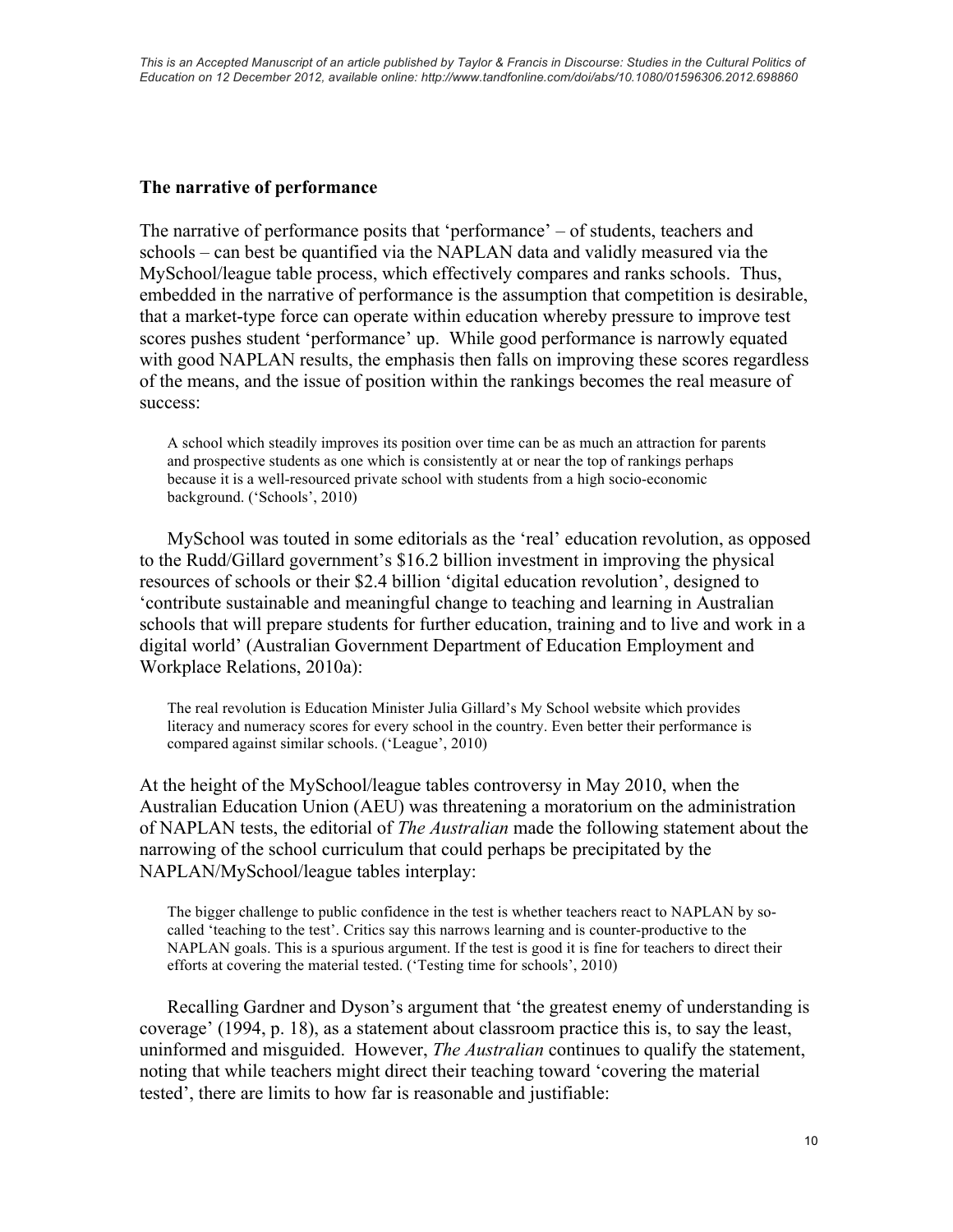The problems arise only if the test dominates the learning experience with teachers drilling students on a limited range of material rather than offering a broad curriculum. This is an issue of the professionalism of teachers not the existence of the test. ('Testing time for schools', 2010)

Within the narrative of performance, comparison via objective, ranked means is seen as the only valid way to develop a clear picture of the performance of students:

The results of the standardised test and the My School website where they are posted are the clearest indicators available to a parent of how their child fares compared with others in their class and across the country. Parents have a right to this information and the community is entitled to know how schools are performing and whether they are improving. ('Teachers', 2010)

#### and teachers:

The biggest benefit is it enables parents to look up other schools – an enormous advantage for everybody wondering how their children's teachers rate. ('A test the teachers', 2010)

*The Age* stands alone in not constructing school league tables based on MySchool data, opting instead to argue (unlike its sister Fairfax broadsheet, *The Sydney Morning Herald*):

… that rankings will not produce general improvement and may harm those identified as poor performers. The Rudd Government is against league tables but it is possible to compile these. The Age instead has been mindful of the context provided by My School's 'Index of Socio-Educational Advantage' in reporting the nationwide school results. ('Schools ranking', 2010)

Others rail against the construction of 'simplistic' ('Students', 2009; 'Testing time for teachers', 2010) league tables before, in the case of the *Herald* in particular, taking the moral high ground in their high-profile publication of a league table in contravention of the NSW law.<sup>2</sup> Just over a week after declaring that:

League tables produced from simplistic comparisons of narrow data without taking into account student backgrounds can have demoralising results and actually reinforce disadvantage rather than helping equalise opportunity. ('Testing time for teachers', 2010)

*The Sydney Morning Herald* positioned itself as protector and supporter of quality education through the production and publication of one such league table:

Today consistent with that historic support for quality education the Herald publishes a league table of NSW schools. We do so fully aware of the controversy it is likely to raise – and in full knowledge that what we do contravenes the absurd inconsistent and oppressive law of this state … But we take this risk believing that publishing this information is in the public interest. ('Why', 2010)

Similarly, *The Australian* positions itself as champion of the disadvantaged in the publication of its top 100 list some months later, in response to the proposed moratorium, claiming that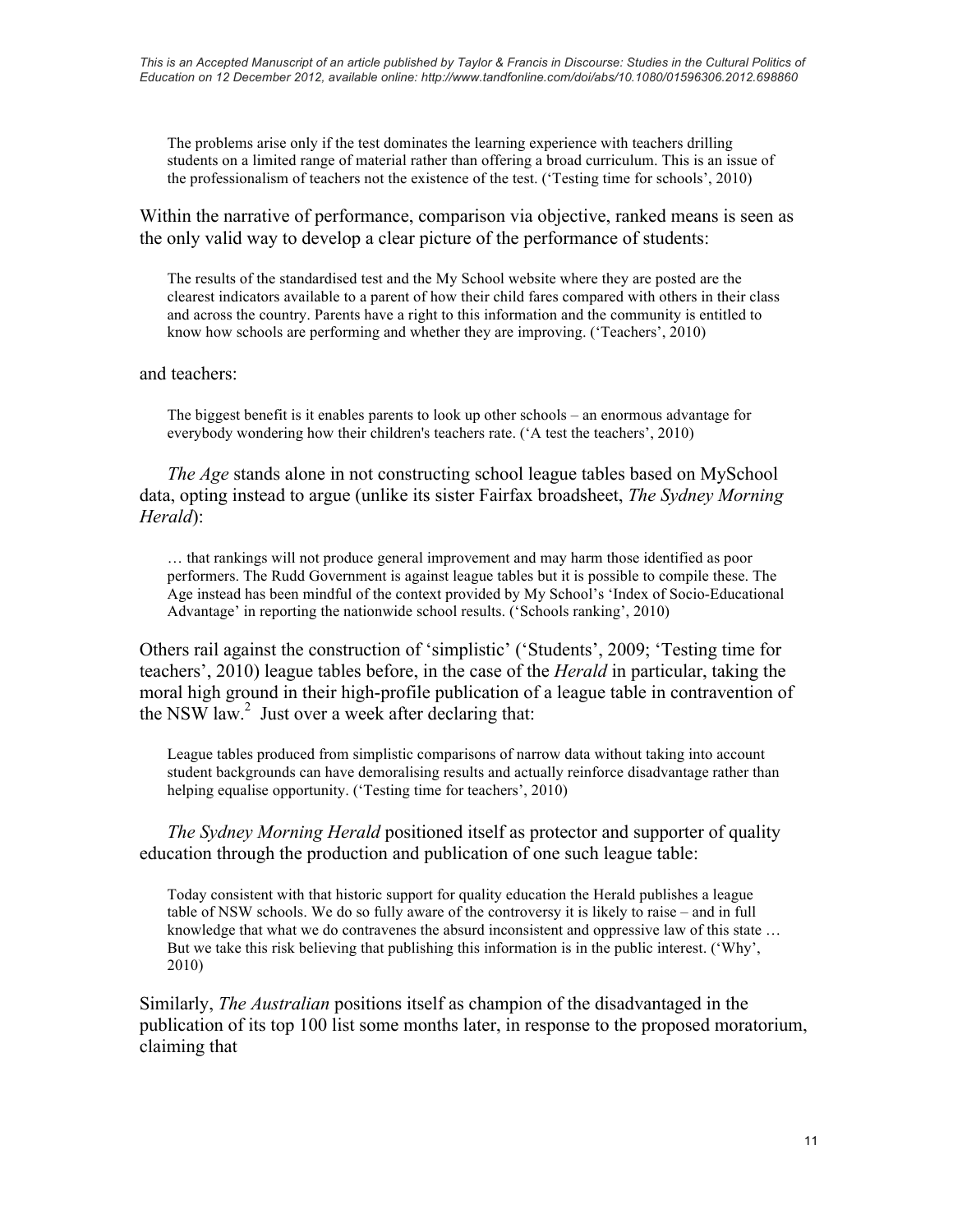… a merit-based system in which achievement is acknowledged and celebrated in a manner such as the top 100 table of success is the surest path for schools to improve the chances of disadvantaged students gaining tertiary places and secure jobs. ('Merit-based', 2010)

*The Australian*, which provided round condemnation of the AEU's actions, cleverly separated the union itself from the 'classroom teachers' who form its membership at about the same time, arguing that teachers also have a right to access this vital information about their students' and their own performance:

The AEU's attitude reflects an assumption that its officials are the real clients of the education system, that *classroom teachers* interested to know how their school is doing have no right to the information .… ('Top', 2010, my emphasis)

We believe families students and *classroom teachers* are the people who matter most in our schools and they have a right to all the information necessary to improve the quality of children's education ("Accountability", 2010, my emphasis).

The narrative of performance speaks to the strong links that have been forged throughout the Rudd/Gillard Government's tenure between education and 'the productivity agenda'. Picking up on this, *The Australian* asserts that MySchool, far from highlighting disadvantage, is a tool for the creation of equity and equality, positioning those who disagree with the initiative as disbelievers in 'equality of opportunity':

But for all its faults My School will be welcomed by everybody who understands education is the engine of productivity improvement and social mobility. And it will be endorsed by all who believe in equality of opportunity in the right of all Australians to attend a school – be it public or private – that allows them to make the most of their abilities. ('League', 2010)

The narrative of performance thus positions those who oppose MySchool (represented as unionists and educational ideologues) as presumably too dull to understand the crucial role of education in society and the importance of 'improved performance' in the enactment of this role.

While present in some form in all of the articles other than *The Advertiser*'s editorial of June 2010, as discussed in the introduction, the narrative of performance was dominant in only 13 of the 34 editorials, including eight out of the 14 published in the Fairfax press and only five out of the 17 published in News Limited publications. Five of the eight *Canberra Times* editorials were embedded with this narrative, as were two of the three *Sydney Morning Herald* pieces. Only two of the seven editorials published in *The Australian* were dominated by the narrative of performance, and none in *The Daily Telegraph*, *Herald Sun* or *The West Australian*, where the narrative of distrust was most strongly present.

### **Conclusion**

Throughout the editorials, the narratives of distrust, choice and performance work together to provide a strong justification for MySchool and the ensuing league tables of which the prime beneficiaries are the newspapers themselves. Furthermore, they both draw on and reinforce neoliberal educational discourses that have emerged as both a tool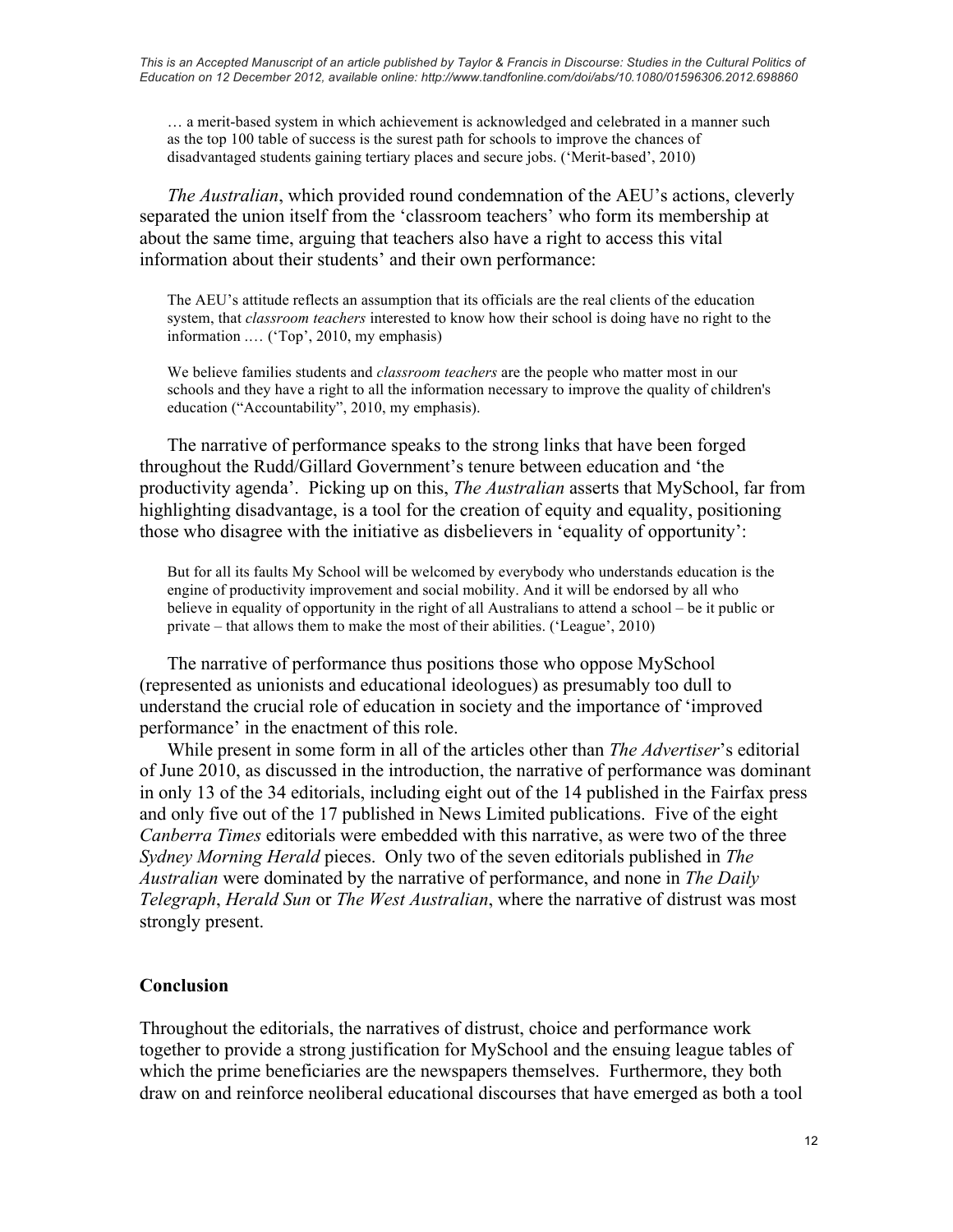and consequence of the 'conservative modernisation' (Apple, 2009) of education over the past decade, in three key ways.

First, together they position competition as the 'engine room' of education. Competition between students and schools is seen as the key driving factor for improved results on standardised tests and therefore, improved performance. As noted above, this involves the assumption that a market-type force operates within education to the advantage of students and with an eye to 'constant improvement'. While arguments about performance are often couched within the rhetoric of 'improvement for all', and as we have seen, conservative publications choose to portray themselves as champions of the 'disadvantaged', at the same time sound performance is equated with a good comparative rank (whether compared on MySchool to schools with a similar ICSEA score or by newspapers with every school in the state), there must always be 'winners' and 'losers', and in order for one school to be shown to have 'improved', another must be seen to have declined. Embedded in this understanding of competition as the driving force in education is a belief that not all children and all schools can indeed succeed, and worse, a kind of delighted interest in who are the current winners and losers.

Second, the three narratives work together to sideline what educators might recognise as deep understanding on the part of students in favour of basic skills. Literacy and numeracy skills, conveniently measured in standardised tests that can be marked quickly and cheaply and that constitute the kind of assessment least likely to support student learning (Black & Wiliam, 1998; Black et al., 2004) are privileged over that which is less measurable but perhaps more important in the quest to '[equip] young people with the knowledge, understanding, skills and values to take advantage of opportunity and to face the challenges of [the 21st century] with confidence' (MCEETYA, 2008). The narrowing of the school curriculum is acknowledged not as a threat to good education, but at worst as a necessary evil if children are to learn how to spell and do long division. The linking of these basic skills to the productivity agenda, establishing an instrumental relationship between education and 'getting a job', is a further and associated means through which the three narratives reinforce neoliberal education discourses.

Finally, embedded in all three narratives to differing extents is the notion that 'data' can provide the solution to all educational 'problems', either real or manufactured. Measuring, sorting, ranking and re-measuring are seen as a preferable alternative to any kind of real education reform that might make a difference to actual learning, and the kinds of data that are valued are, of course, very limited in their scope and able to be defended as 'objective'. By their very nature, they provide a superficial yet broad picture of the educational landscape, yet within the parallel universe of neoliberalism, 'improvement' even in these superficial terms constitutes significant and incontrovertible gains. Apple suggests that:

Conservative modernization has radically reshaped the common-sense of society. It has worked in every sphere – the economic, the political, and the cultural – to alter the basic categories we use to evaluate our institutions and our public and private lives (2009, p. 240).

What we see at work here is the reshaping of these categories in action. The dogma of common-sense can make for compelling reading, and rarely in these editorials can a counterpoint or hint of contestability be found. The narrative of distrust asserts that teachers and other educationists act out of self-interest and ideology, effectively silencing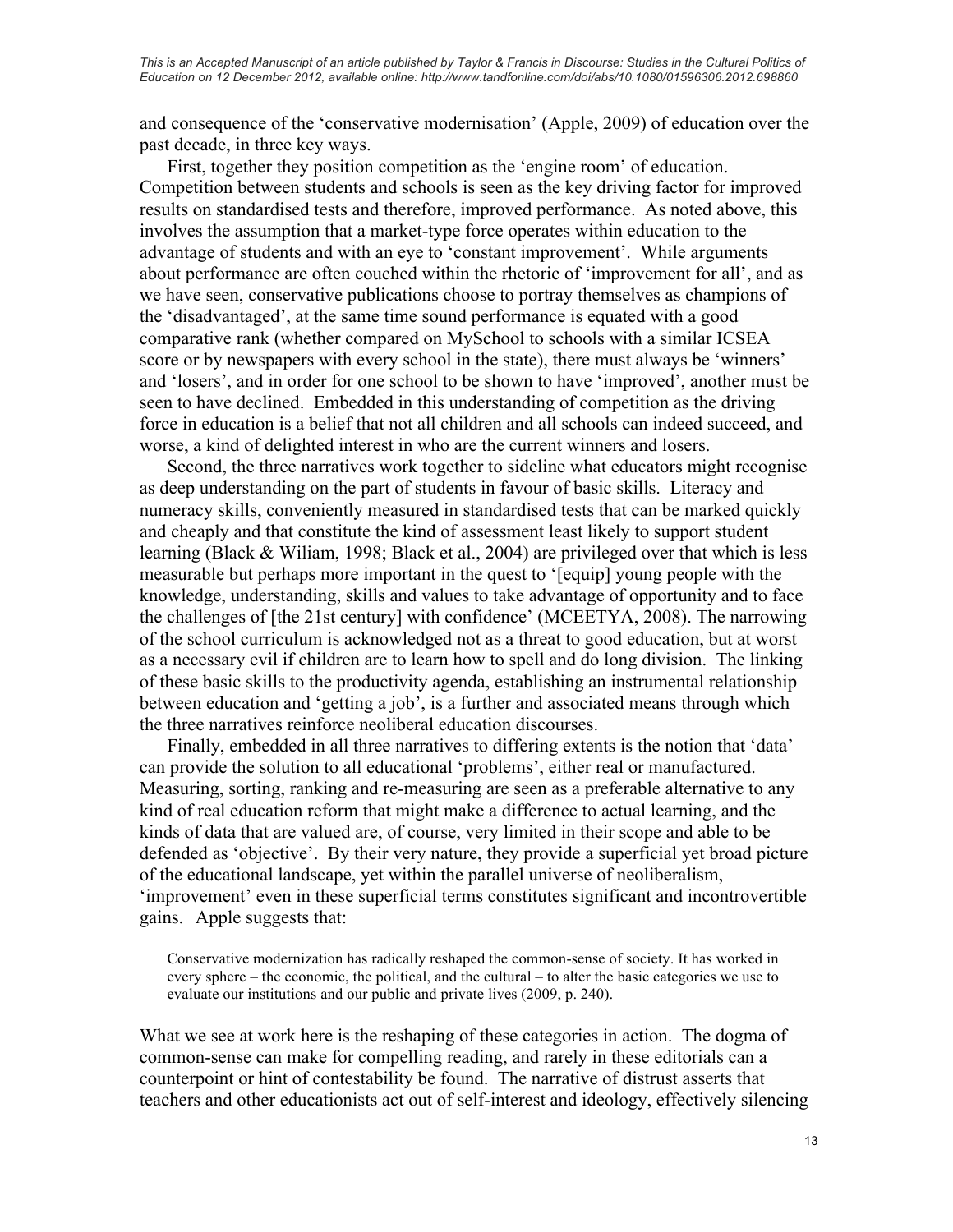the voices of those with specialist or professional knowledge about the field. The narrative of choice points to a (manufactured) crisis in education, where parents require a particular type of information about schools organised in a particular form to prevent them from making (or continuing to make) ill-informed decisions about which school to choose, to the long term detriment of their children. Finally, the narrative of performance equates high NAPLAN scores with educational success for students, teachers and schools, and asserts that this success can best be measured by comparing schools through sorting and ranking. Through the lens of common-sense, these narratives position MySchool and the ensuing league tables not only as justifiable, but indeed necessary to the educational health of individual children and society as a whole.

John Street (2001) suggests that editors and journalists do not merely report to a target audience, but rather that they actively construct their audience through the performative nature of their work:

Readers and viewers are themselves constructed through the stories they see or read or hear; their concerns and worries are shaped and constituted by the way they are addressed by their papers and programmes (2001, p. 53).

Through the treatment of MySchool in the editorials examined, readers are encouraged to see the data contained in MySchool (in most cases conveniently digested in newspaperproduced league tables) as the solution to a problem they may well not have known they had. Furthermore, such a positioning encourages the public press to adopt nothing but the most populist, reductionist perspectives on the value, purpose and practice of education, and over time will work to further entrench neoliberal education agendas that are demonstrably and unequivocally bad for schools and their students.

#### **Acknowledgements**

This study was undertaken as part of a Research Fellowship awarded by the Educational Research Institute, Newcastle, to the author in 2010. The support offered by ERIN is greatly appreciated, as is the advice offered on earlier drafts by Elenie Poulos, Susan Groundwater-Smith and Judyth Sachs, and the rich feedback provided by the editors of *Discourse*.

#### **Notes**

 $\overline{a}$ 

#### **References**

A little scrutiny goes a long way [Editorial]. (2010, 10 May). *Canberra Times*, p. 8.

 $<sup>1</sup>$  It is worthwhile noting that often within the editorials the issue of NAPLAN testing itself is conflated with</sup> the publication of the results on the MySchool website and the subsequent construction of league tables by media agencies.

 $2 \text{ In NSW, legislation was passed in 1997 preventing the publication of school league tables after a case in }$ which a tabloid newspaper printed a photograph of the graduating class of a disadvantaged public school underneath the headline 'The Class We Failed'.

A test of schools and governments [Editorial]. (2010, 20 January). *The Age*, p. 12.

A test the teachers must pass [Editorial]. (2010, 12 April). *The Australian*, p. 15.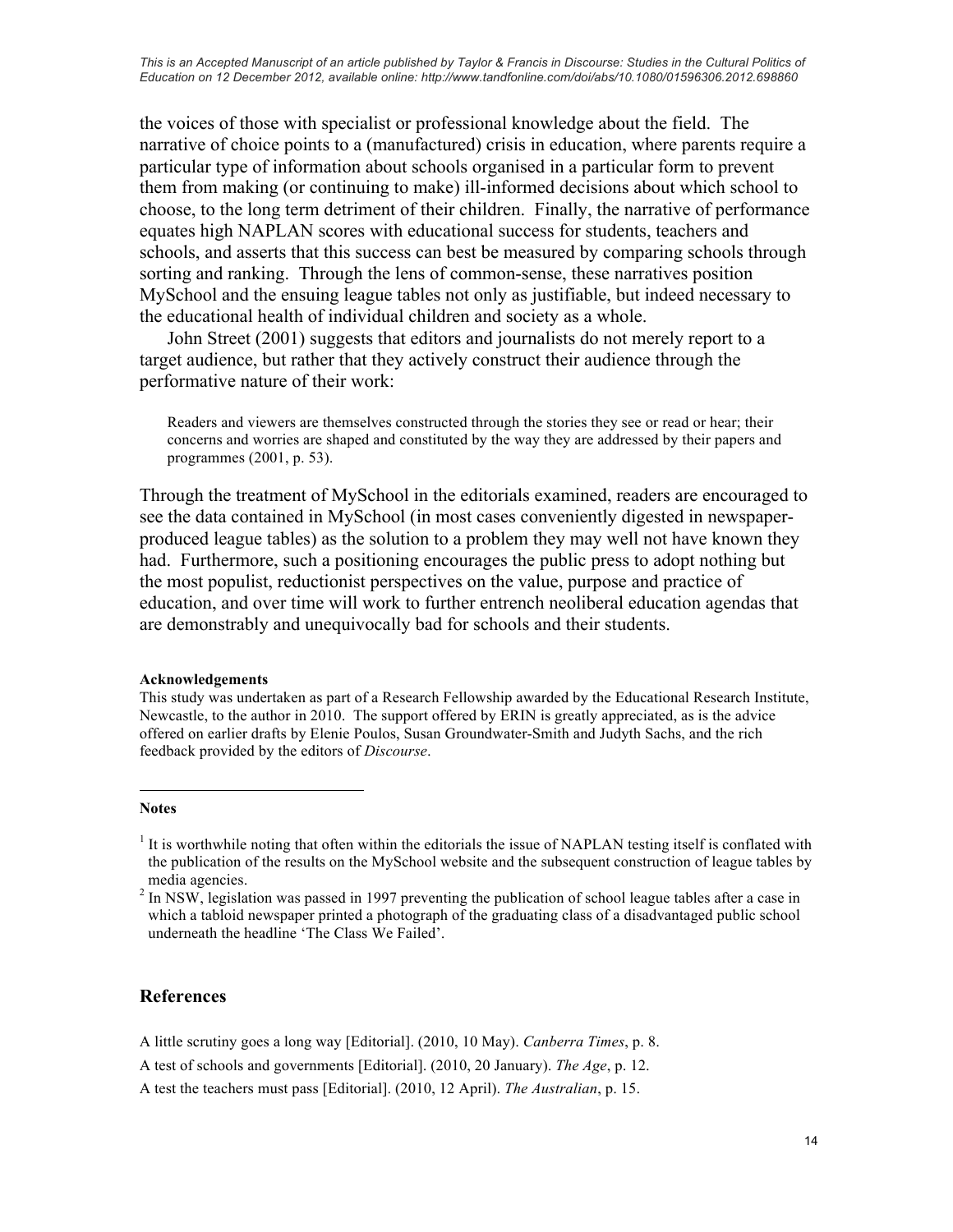A victory for everybody who believes in education [Editorial]. (2010, 30 January). *The Australian*, p.15. Accountability is essential to improve all our schools [Editorial]. (2010, 1 May). *The Australian*, p.15.

- Apple, M.W. (2006). *Educating the 'right' way: Markets, standards, god and inequality* (2nd ed.). New York: RoutledgeFalmer.
- Apple, M.W. (2009). Can critical education interrupt the right? *Discourse: Studies in the Cultural Politics of Education, 30*(3), 239-251.

Australian Curriculum, Assessment, and Reporting Authority (ACARA) (2010). My School. Retrieved 5 October 2010, from www.myschool.edu.au

- Australian Education Union. (AEU). (2009a, 14 December). AEU calls for negotiations on genuine school accountability and improvement measures [Press release]. Retrieved 5 October, 2010 from http://www.aeufederal.org.au/Media/MediaReleases/2009/1412.pdf
- Australian Education Union. (2009b). *Charter of school accountability, improvement, assessment and reporting*. Sydney: Australian Education Union.

Australian Education Union. (2010a, May 6). AEU lifts moratorium on naplan tests [Press release]. Retrieved 5 October, 2010 from

http://www.aeufederal.org.au/Media/MediaReleases/2010/0605.pdf

- Australian Education Union. (2010b, April 9). Failure to meet must be explained [Press release]. Retrieved 5 October, 2010 from http://www.aeufederal.org.au/Media/MediaReleases/2010/0904.pdf
- Australian Government Department of Education Employment and Workplace Relations (2010a). *Digital education revolution – overview*. Retrieved August 10, 2010, from

http://www.deewr.gov.au/Schooling/DigitalEducationRevolution/Pages/default.aspx

Australian Government Department of Education Employment and Workplace Relations (2010b).

Transparency, reporting and assessment. Retrieved August 12, 2010, from

http://www.deewr.gov.au/Schooling/Programs/SmarterSchools/Pages/Trans\_report\_assess.aspx

- Ball, S. (2008). *The education debate*. Bristol: The Policy Press.
- Black, P., Harrison, C., Lee, C., Marshall, B., & Wiliam, D. (2004). Working inside the black box: Assessment for learning in the classroom. *Phi Delta Kappan, 86*(1), 8-21.

Black, P., & Wiliam, D. (1998). Inside the black box. *Phi Delta Kappan, 80*(2), 139-147.

- Blackmore, J., & Thomson, P. (2004). Just 'good and bad news'? Disciplinary imaginaries of head teachers in Australian and English print media. *Journal of Education Policy, 19*(3), 301-320.
- Boje, D.M. (2001). *Narrative methods for organizational and communication research*. Thousand Oaks, CA: Sage.
- Brown, R.H. (19941). Rhetoric, textuality and the postmodern turn in sociological theory. In S. Seidman (Ed.), *The Postmodern Turn: New Perspectives on Social Theory*. (pp.229-241). Cambridge: Cambridge University Press.
- Cohen, J. (2010). Teachers in the news: A critical analysis of one US newspaper's discourse on education, 2006-2007. *Discourse: Studies in the Cultural Politics of Education, 31*(1), 105-119.

Could do better [Editorial]. (2010, 5 May). *The Daily Telegraph*, p. 24.

- Derrida, J. (1999). Hospitality, justice and responsibility: A dialogue with Jacques Derrida. In R. Kearney & M. Dooley (Eds.), *Questioning ethics: Contemporary debates in philosophy* (pp.65-83). London and New York: Routledge.
- Entman, R. (1993). Framing: Toward clarification of a fractured paradigm. *Journal of Communication, 43*(4), 51-58.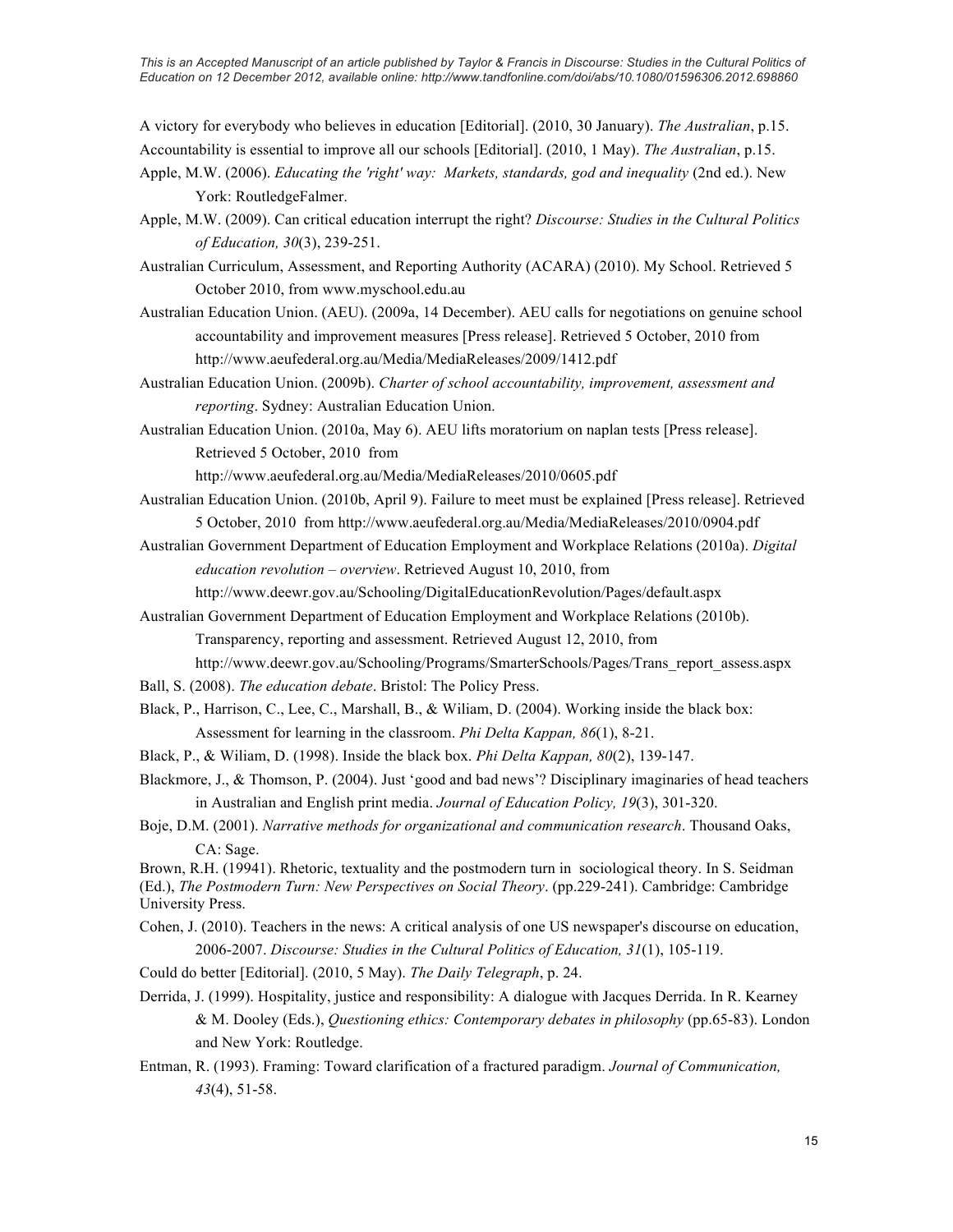- Entman, R. (2003). Cascading activation: Contesting the white house's frame after 9/11. *Political Communication, 20*(4), 415-432.
- Entman, R. (2007). Framing bias: Media in the distribution of power. *Journal of communication, 57*(1), 163-173.
- Entman, R. (2010). Media framing biases and political power: Explaining slant in news of campaign 2008. *Journalism, 11*(4), 389-408.
- Featherstone, S. (2002). Yes-but logic: The quasi science of cultural reproduction. In C. Jenks (Ed.), *Cultural reproduction*, 2nd edn (pp. 55-68). London: Routledge.
- Gardner, H., & Dyson, V. (1994). Teaching for understanding in the disciplines and beyond. *Teachers College Record, 96*(2), 198-218.
- Gillard, J. (2009, 17 November). The education revolution—two years on: Address to the 4th annual Australian National Schools Network Forum [Speech]. Retrieved 31 October 2010 from http://www.deewr.gov.au/Ministers/Gillard/Media/Speeches/Pages/Article\_091117\_171753.aspx
- Goffman, E. (1974). *Framing analysis*. Cambridge, MA: Harvard University Press.
- Informative comparison of schools [Editorial]. (2010, 23 January). *The Advertiser*, p. 70.
- Iyengar, S. (1990). Framing responsibility for political issues: The case of poverty. *Political Behavior, 12*(1), 19-40.
- Iyengar, S. (1991). *Is anyone responsible?: How television frames political issues*. Chicago: University of Chicago Press.
- League of difference on ranking schools [Editorial]. (2010, 30 January). *The Australian*, p. 15.
- Ministerial Council on Education, Employment, Training and Youth Affairs (MCEETYA) (2008).
- *Melbourne declaration on educational goals for young Australians*. Canberra: MCEETYA.
- Merit-based systems lift quality [Editorial]. (2010, 4 May). *The Australian*, p. 13.
- Our Schools Should be Accountable [Editorial]. (2010, 28 January). *The Courier-Mail*, p. 28.
- Parents are not dunces [Editorial]. (2010, 21 January). *Herald Sun*, p. 30.
- Power, M. (1997). *The audit society: Rituals of verification*. Oxford: Oxford University Press.
- Rank schools to get results [Editorial]. (2010, 28 January). *Herald Sun*, p. 30.
- Ranson, S. (2003). Public accountability in the age of neo-liberal governance. *Journal of Education Policy, 18*(5), 459-480.
- School site a good start [Editorial]. (2010, 29 January). *NorthernTerritory News*, p. 10.
- Schools ranking an important tool [Editorial]. (2010, 29 January). *Canberra Times*, p. 20.
- Shine a light into public school shadows [Editorial]. (2010, 9 January). *The West Australian*, p. 32.
- Stack, M. (2006). Testing, testing, read all about it: Canadian press coverage of the PISA results. *Canadian Journal of Education/Revue canadienne de l'Èducation, 29*(1), 49-69.
- Street, J. (2001). *Mass media, politics and democracy*. New York: Palgrave.
- Students will benefit from school scrutiny [Editorial]. (2009, 15 December). *The Advertiser*, p. 18.
- Teachers have no justification for test boycott [Editorial]. (2010, 13 April). *The West Australian*, p. 20.
- Testing time for schools [Editorial]. (2010, 15 May). *The Australian*, p. 15.
- Testing time for teachers [Editorial]. (2010, 21 January). *Sydney Morning Herald*, p. 12.
- The test results will hit the fan this week [Editorial]. (2010, 25 January). *Canberra Times*, p. 12.
- Top of the class for selfishness [Editorial]. (2010, 19 January). *The Australian*, p. 13.
- Transparency at heart of debate [Editorial]. (2009, 19 November). *Canberra Times*, p. 18.
- Union tests limit with ultimatum [Editorial]. (2010, 14 April). *Canberra Times*, p. 18.